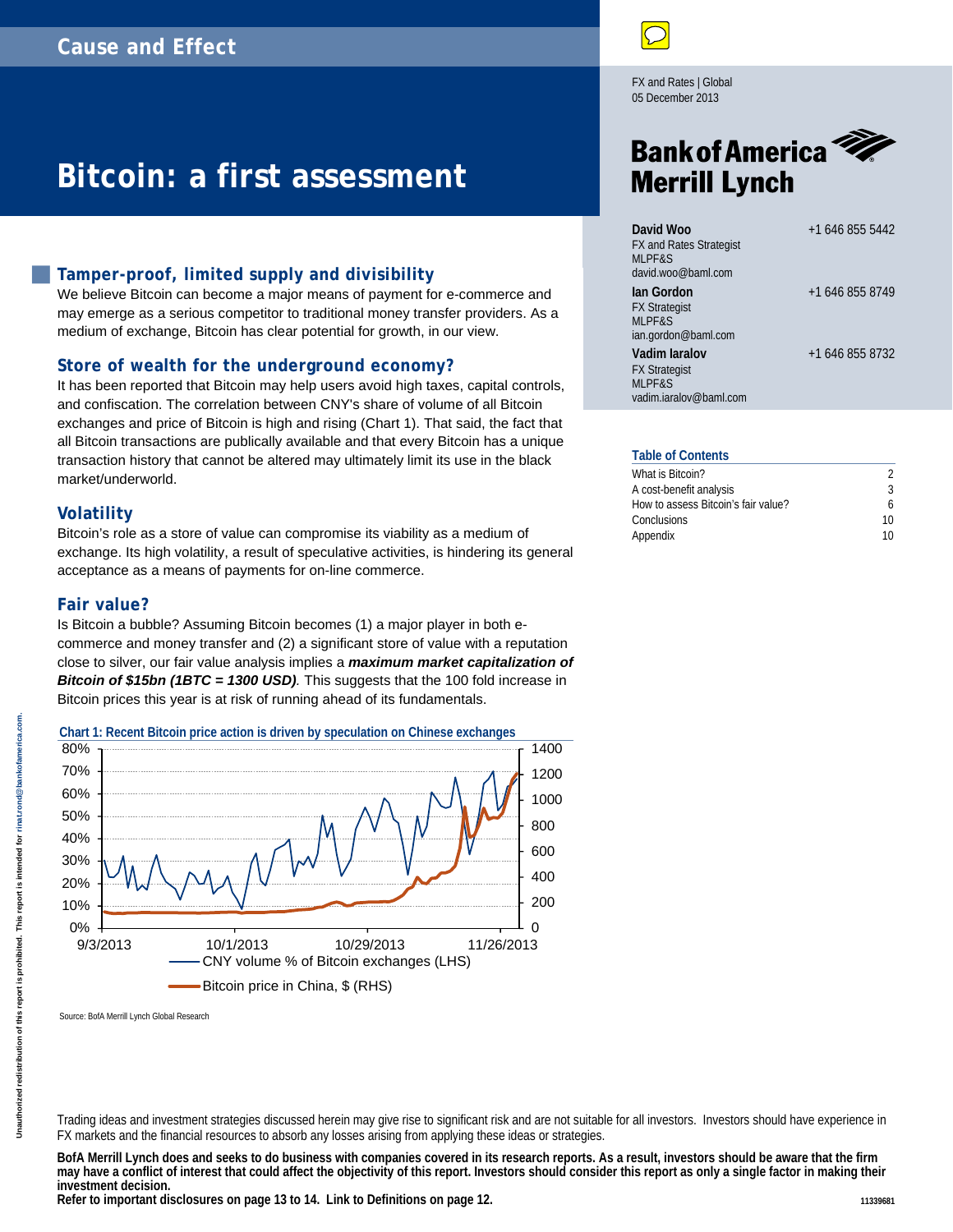Vadim Iaralov +1 646 855 8732

<span id="page-1-1"></span>

Source: BofA Merrill Lynch Global Research

<span id="page-1-2"></span>**Chart 3: Mining industry has grown**



Source: BofA Merrill Lynch Global Research

### <span id="page-1-0"></span>**What is Bitcoin?**

**Bitcoin** is a digital currency designed by Satoshi Nakamoto, a pseudonym, in January 2009. Bitcoin allows users to send payments within a decentralized, peer-to-peer network, and is unique in that it does not require a central clearing house or financial institution clearing transactions. Users must have an internet connection and Bitcoin software to make payments to another public account/address.

**Satoshi** is the smallest unit of Bitcoin; 1 Bitcoin contains 100 million Satoshi. By design, the supply of Bitcoins cannot exceed 21 million Bitcoins (2,100 trillion Satoshi). The total amount of Bitcoin in circulation will increase predictably, based on its underlying code, until reaching the cap in 2140. The current supply is 12 million Bitcoins or 57% of the eventual total [\(Chart 2\)](#page-1-1).

A **public history of all transactions** is continuously updated and verified by "miners" who gather batches of new transactions into blocks and attach these blocks to the end of the "Blockchain." This public history forms a ledger of transactions where every single Satoshi is tracked from its first owner to the present owner. Having the full history publicly available guarantees that a buyer actually owns the number of Bitcoins he or she wants to spend, preventing fraud.

**Bitcoin supply** is increased with every new block of transactions added to the public history (i.e. Blockchain). The verification of new transactions by miners is relatively easy and many transactions can be easily compressed in a single block. However, there is a computational task for each block of a high degree of difficulty designed to constrain the increase in the money supply, no matter how slow or fast the overall mining network is. If no external transactions are outstanding, a block with a single transaction to pay the miner would be produced. Indeed, the first several thousand blocks simply paid the miner and contained no other transactions (presently blocks contain a record of hundreds of transactions). This way the initial seed currency was distributed to miners who bore the speculative risk in the Bitcoin's success.

As a rough analogy, suppose competing journalists (**miners**) are asked to document the national news on each given day for the National Archives<sup>1</sup>. The journalist is asked to write down the events (**transactions**) in a book (**block**) and the Archive will eventually buy one such book for a fixed fee. To determine which of the books the Archive will buy the archive has an additional requirement for journalists that the book contains the fingerprints of 10 people whose birthday was on that particular day. Note that the list of people isn't related to the national news (**transactions**) but is simply meant to control the supply of books coming out per day. As more journalists collaborate to find people, the Archive increases the number of fingerprints required.

**Exchanges** allow the conversion between real-world fiat currencies and Bitcoin [\(Chart 1\)](#page-0-0). The participation in exchanges requires consumers to take on credit risk by transferring Bitcoins from a personal account to a third-party's account, which is similar to entrusting real-life cash to depository institutions. However, unlike banks, Bitcoin third-party accounts are not regulated nor do they provide FDIC protection. While personal accounts are easy to secure, start-up exchanges in overseas jurisdictions with online digital wallets are often targeted by hackers. Exchanges also have some risk of the operator absconding with the money

j

<sup>1</sup> Mathematics plays the role of the Archive as there is no central authority.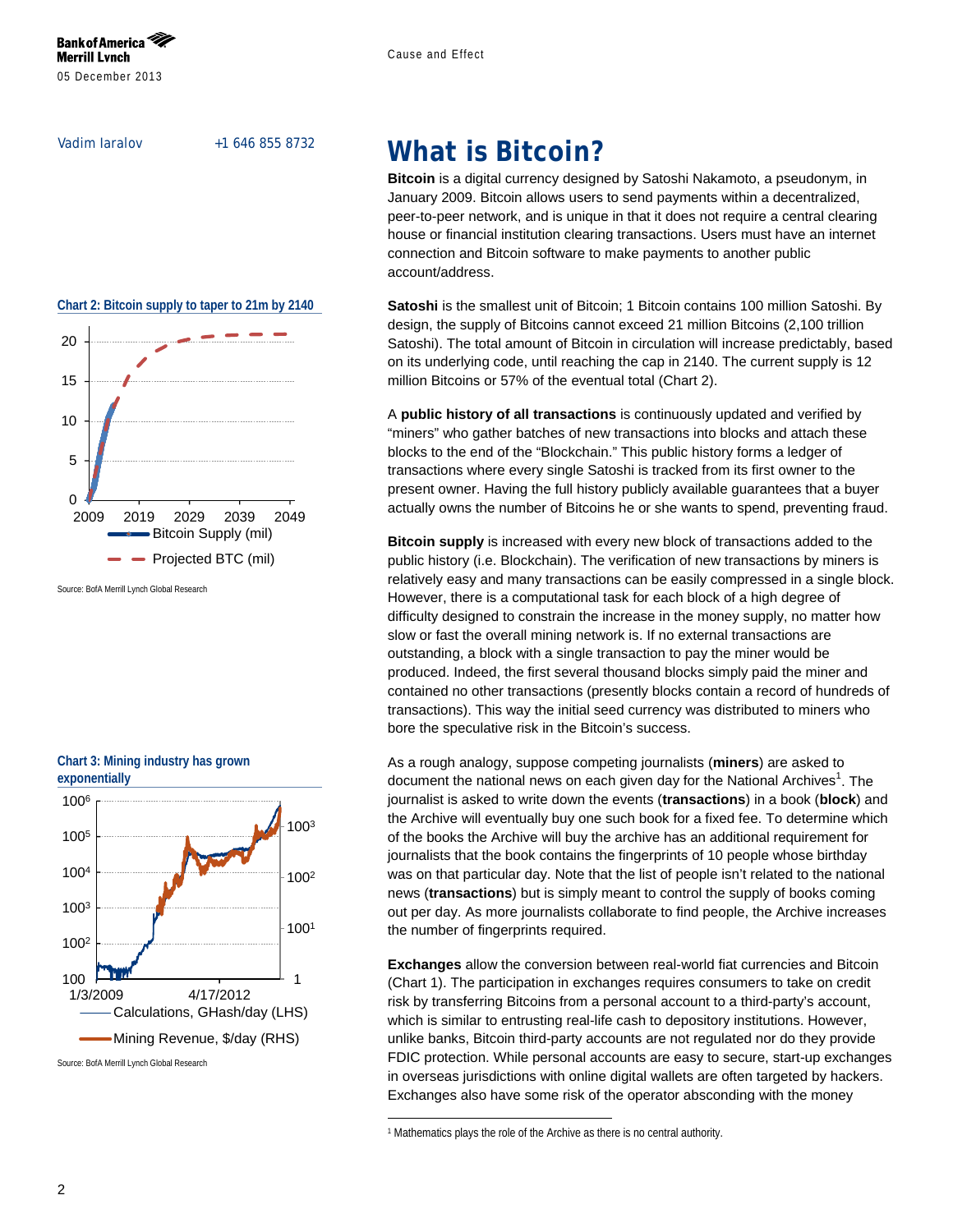before the currency conversion is completed. Major exchanges ordered by volume are BTC China (CNY), OkCoin (CNY), Mt.Gox (USD, EUR, GBP, JPY, AUD), FXBTC (CNY), Bitstamp (USD), Bter (CNY), BTC-E (USD), BTCTrade (CNY), VirtEx (CAD).

**Bitcoin as a medium of exchange**, distinct from speculative transactions on exchanges, initially gained popularity with companies involved within the Bitcoin ecosystem. For example, miners can purchase specialized chips with Bitcoins. To facilitate transactions, payment processors such as Bitpay provide software to merchants, and absorb FX volatility risk by guaranteeing exchange rates and sending daily bank payments. Since April 2013 significant investment was made into start-ups that develop and promote Bitcoin as a means of exchange for merchants (as opposed to speculation investment on the exchange). For example, CoinLab has received seed money to incubate other Bitcoin start-ups like mining companies and exchanges. The most notable company to accept Bitcoins may be Baidu, a major Chinese portal, which began accepting Bitcoin for its online security services in October 2013.

The rapid rise in BTC prices (292% a year) has generated a comparable exponential growth in **mining revenue**, which in turn has attracted **large capital investment**. Indeed, the number of computations has grown 521% a year [\(Chart](#page-1-2)  [3\)](#page-1-2), requiring expensive, heavy-duty Bitcoin-mining chips. The competition for revenues has taken away the low-hanging fruit and each dollar mined is now hundred times "deeper" [\(Chart 4\)](#page-2-1). Electricity costs are also going up as miners use more computers. We describe the miner's challenge and the mining industry in the Appendix.

Ian Gordon +1 646 855 8749

### <span id="page-2-0"></span>**A cost-benefit analysis**

Money/currencies are generally thought to have three distinct roles: as a unit of account, medium of exchange, and store of value. To the extent that Bitcoin offers users many benefits and efficiencies as a medium of exchange, this means it possesses some fundamental value that may increase over time as it gains wider use. However, as a unit of account and store of a value, it has considerable shortcomings which we believe will ultimately hinder it from ascending to international currency status. In this section we will review Bitcoin's advantages and disadvantages in more detail.

#### **Advantages**

*As a medium of exchange, Bitcoin is attractive as it offers low transaction costs.* It does so by eliminating the need for a central clearing house or financial institution to act as a third party to financial transactions. Using a decentralized, peer-to-peer network, transactions are verified independently by network users (i.e., miners) who are rewarded for their work with newly minted Bitcoins. In addition, it provides an alternative payment method to users who may not have access to credit or debit cards, or, other forms of electronic payments.

*Bitcoin offers an attractive alternative to cash in terms of security,* 

*transparency of transactions, and counterfeiting.* Bitcoins reside in an encrypted format on their owner's computer, making it difficult, though not impossible, for hackers to access and steal electronically. Physical Bitcoin theft is also possible, but it seems no easier to carry out on a large scale than for cash.



<span id="page-2-1"></span>**Chart 4: Tech advances favor computational**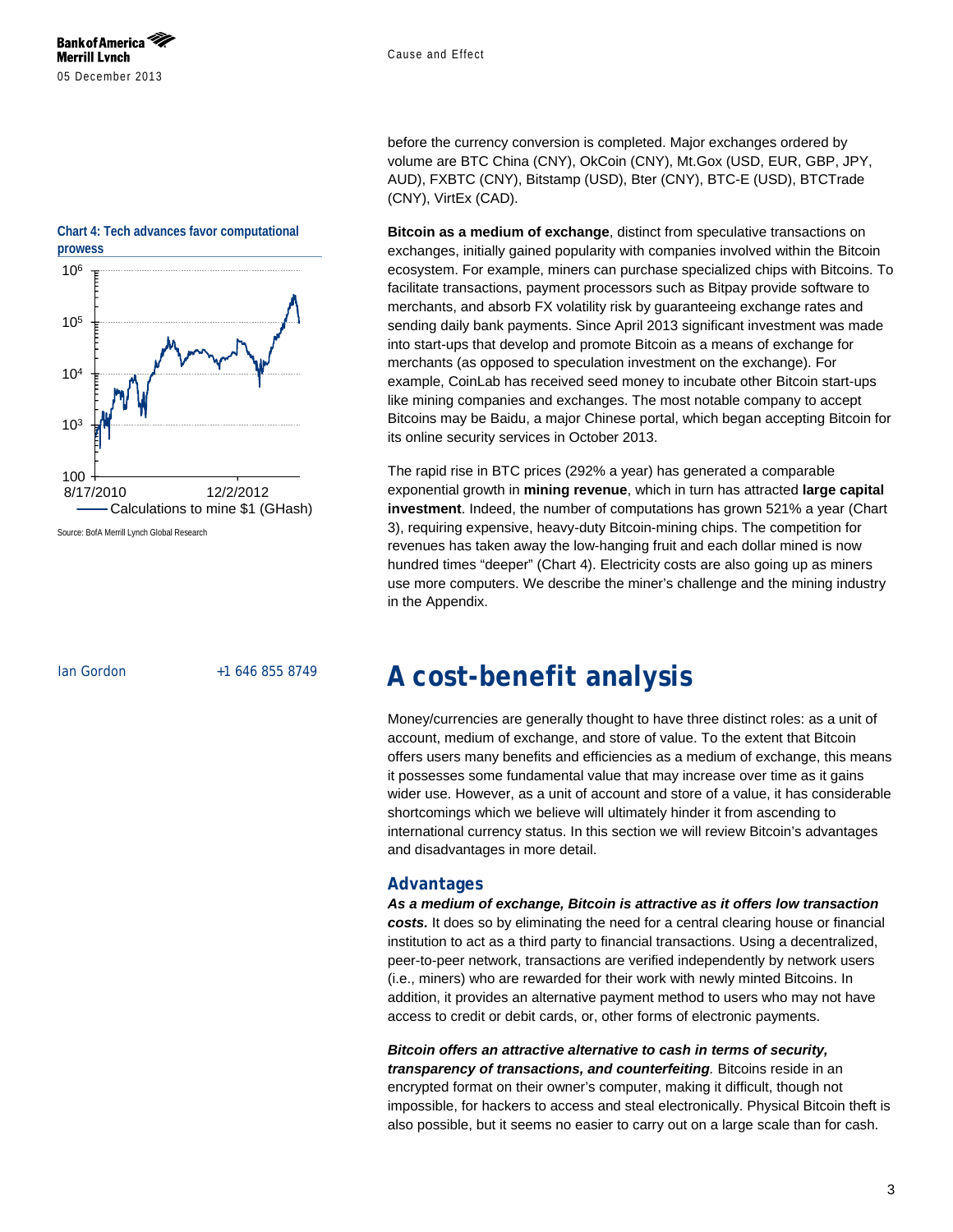#### Cause and Effect

In addition, given their digital format, Bitcoins are much easier to carry than cash, which could be a particular benefit in economies where large scale transactions are conducted in cash. Bitcoin also offers the benefit of being easier to track than cash given that each coin contains an electronic record of each transaction that coin has gone through since it was created. Not only is each transaction recorded on each Bitcoin, but all transactions are recorded in an online public ledger, offering a level of transparency that is not available with cash. Such transparency offers regulators means to track potentially illicit activity. Lastly, the digital format with automatic verification also makes it impossible to counterfeit<sup>2</sup>.

*There is a finite supply of Bitcoins.* The design of Bitcoin seeks to mimic the supply of gold in that the system will create a finite supply of the currency, which its proponents see as a way to protect its value from profligate governments or central banks. The system is designed such that the supply of Bitcoins will increase over time until it reaches a total supply of 21 million. In order to achieve this target, the incremental supply of new Bitcoins will decrease geometrically by 50% every four years.

*Bitcoin's relative anonymity is advantageous to citizens of crisis countries.* It has been reported that some believe Bitcoin can be used by those seeking to avoid evade high taxes, capital controls, and confiscation. For example, there was a sharp increase in Bitcoin interest on March 16 when Cypriot authorities, as part of their European assistance package, were prepared to implement a private sector haircut of deposits [\(Chart 5\)](#page-3-0). Additionally, China has also seen a sharp increase in Bitcoin activity and now accounts for a majority of transactions when broken down by currency, likely reflecting the currency's value as an outlet for those wanting to avoid capital controls or potential confiscation (Chart 1).

*"Winner Takes All" market ensures that increasing acceptance and popularity of Bitcoin increases likelihood of success.* As Bitcoin becomes more popular, competitors will face higher barriers to entry, making it less likely they will be successful in supplanting Bitcoin's market share. Several other digital currencies with similar features to Bitcoin have been introduced with limited success. However, we believe the structure of the digital currency market is one of "winner takes all" whereby as Bitcoin becomes more popular and is easy to use, consumers will have much less incentive to experiment with an alternative currency with similar features.

*Bitcoin offers large benefits (from an asset allocation perspective) given its negative correlation with risk sensitive assets, much like gold.* For example, following the October FOMC meeting in which the market interpreted the statement as suggesting a less accommodative stance of policy than was anticipated, gold fell as much as 1% in the aftermath while Bitcoin fell 3%.

#### **Disadvantages**

j

*Bitcoin's role as a store of value is seriously compromised by its elevated price volatility.* The dollar price of Bitcoin has moved 10% on a daily basis since its inception including days when the price moved 190% from that day's highs to lows. It can be argued that these swings reflect shifts in estimates about the fundamental value of Bitcoin as more people become aware of it, or, use it. For example, the Bitcoin's dollar price increased 50% to \$785 following a Senate

#### <span id="page-3-0"></span>**Chart 5: BTC user base has grown 5- fold YTD**



Source: BofA Merrill Lynch Global Research

<sup>2</sup> An attacker with 51% of the network may attempt double-spending, similar to passing a bounced check but cannot inflate fake supply as the initial recipient won't be able to tender it. The vast size of the mining industry's computing power makes 51%-attack unprofitable relative to receiving revenue from honest mining.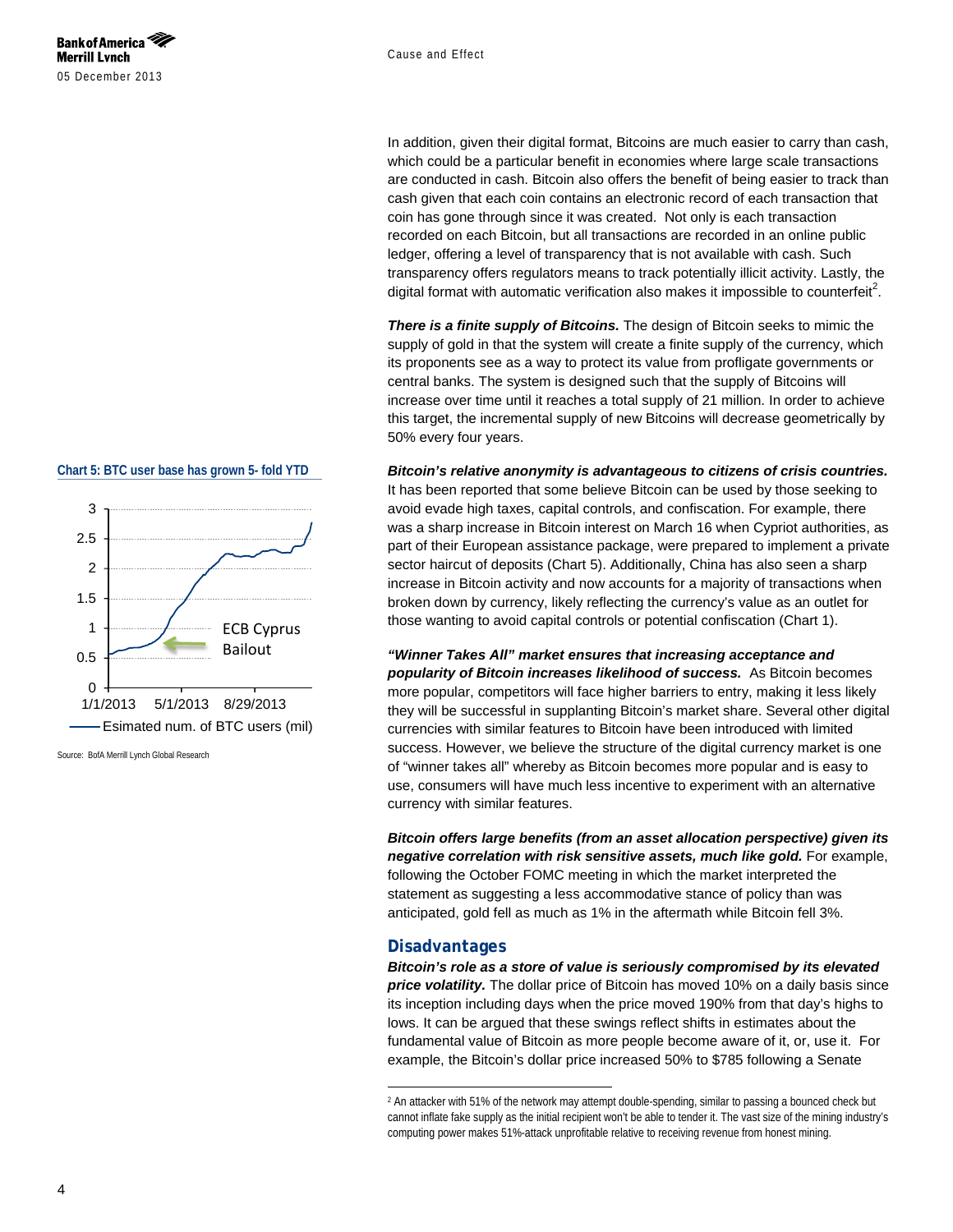Hearing on November  $18<sup>th</sup>$  after which a couple regulators took a more positive stance towards the use of Bitcoin as another form of payment. $3$  This is consistent with indications from European officials on Bitcoin. However, it is more likely a function of the highly speculative nature of the market which produces such unstable returns amidst very low circulation and poor liquidity as investors are enticed by the extreme return opportunities. High volatility also undermines Bitcoin's role as a medium of exchange as large retailers are much less likely to accept it as a form of payment with prices so volatile [\(Chart 6\)](#page-4-0). Stores accepting it now are effectively internalizing the costs of this volatility and not passing it onto consumers, but we would not expect such likely unprofitable practices to last.

<span id="page-4-0"></span>



Source: BofA Merrill Lynch Global Research

*Regulators could try to impose controls that would increase the transaction costs for using Bitcoin despite its efficiency and the transparency relative to cash.* Firstly, the government is unlikely to want to promote a new currency that could be viewed as one that could help facilitate "black market" activities, or, tax evasion. As a result, regulators are currently thinking about how Bitcoin will fit into the broader payment and tax system, and what makes sense in terms of regulation. The bottom line is any new regulation will raise Bitcoin's transaction costs, offsetting and/or eliminating one its main benefits. In addition, the ease with which Bitcoin can be used internationally increases the need for international regulatory coordination. While coordination raises the risk of an uneven regulatory landscape for Bitcoin, stringent regulation by a few large countries/regions would significantly increase the costs of using Bitcoin, thus limiting its usefulness as a medium of exchange.

*The quality of Bitcoin exchange security, where consumers exchange*  dollars for Bitcoins (and vice versa) is suspect. For Bitcoin users not able to mine their own Bitcoins, their only alternative is to exchange their local currency for Bitcoins at an exchange. Aside from the FX risks these customers take, a large number of Bitcoin exchanges have been hacked with large amounts of customer Bitcoins stolen. In one reported case Bitcoinica, an exchange, lost 18,547 Bitcoins from its deposits after its systems were hacked. More recently, a European exchange called BIPS lost 1,295 Bitcoins (or \$990,000) following a security breach. $4$  As the vast majority of potential Bitcoin users cannot mine their own Bitcoins, exchanges will be critical for linking local currencies with Bitcoin. Without deposit (FDIC) or investment (SIPC) protection, Bitcoin users/investors have little recourse to retrieve stolen funds so in addition to investment risk they are also carrying credit risk.

j

<sup>3</sup> Regulators See Value in Bitcoin, and Investors Hasten to Agree

<sup>(</sup>http://dealbook.nytimes.com/2013/11/18/regulators-see-value-in-bitcoin-and-investors-hasten-to-agree/?\_r=0)

<sup>4</sup> http://siliconangle.com/blog/2013/11/26/bips-bitcoin-exchange-cleaned-out-in-990k-virtual-heist/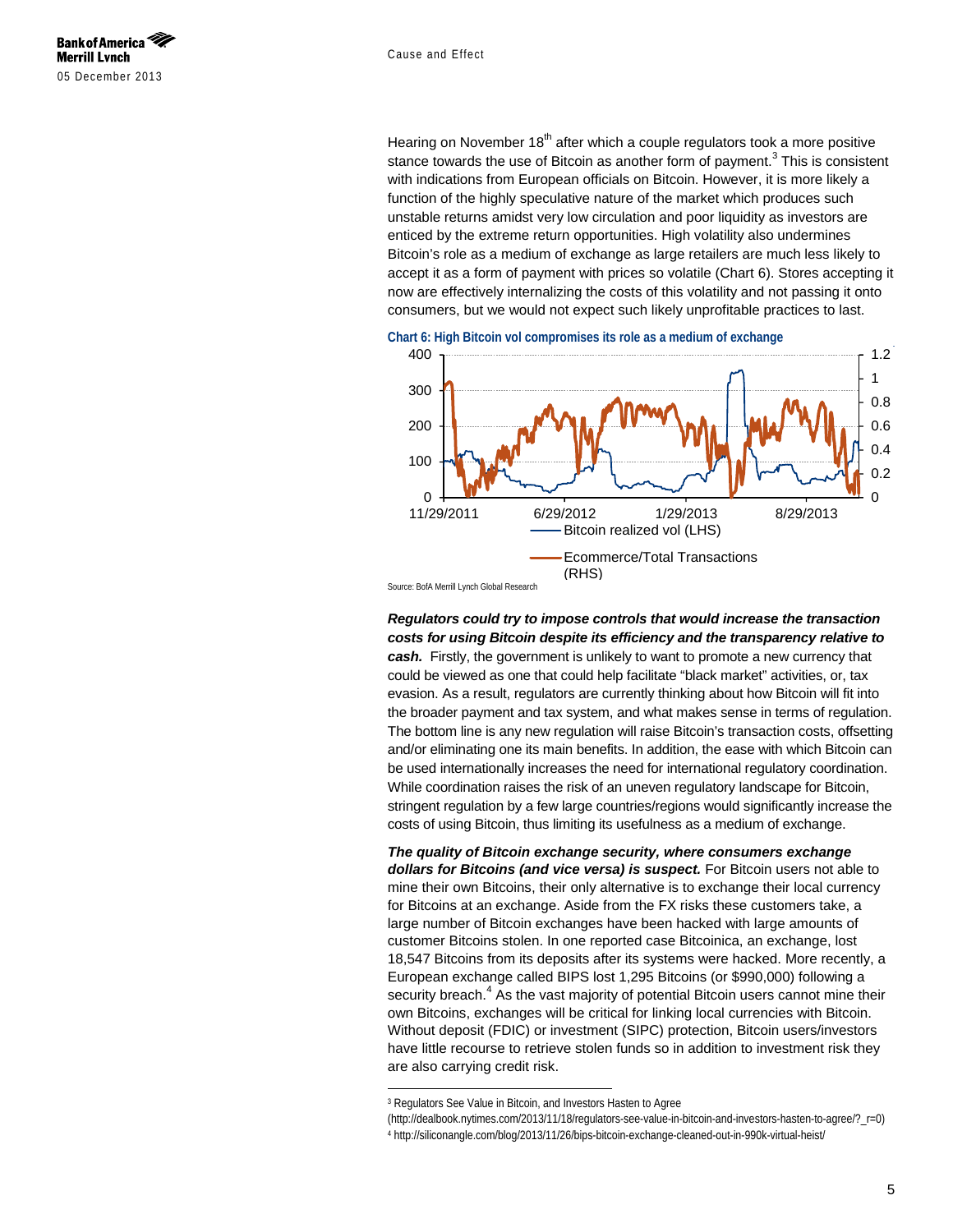*Seigniorage<sup>5</sup> is currently accruing to the "miners" of Bitcoins who have the fastest CPUs.* Over time this will undercut seigniorage as a source of revenue for the government as they do not control the creation of Bitcoins. This means the government will have an incentive to crack down on Bitcoin if it becomes too big.

**A 50 minute wait before payment receipt confirmation is received will prohibit wider use.** Fifty minutes is the time needed for enough additional blocks to be added to the chain to protect against double spending. This is less of an issue for two parties that know each other because they trust the other will not double spend, but when dealing with an anonymous counterparty this creates a high level of unhedgeable risk. As a result, in the absence of a central counterparty verifying transaction/clearing Bitcoin is likely to remain illiquid, and will prevent it from becoming a significant international currency.

*Bitcoin's use as an international currency will likely be hindered by the fact that it is not a legal tender.* Unlike fiat money, nobody is under any obligation to accept Bitcoins as a mean of payment. Therefore, its value is only as good as the perception of its worth by its users. Without a backstop buyer, Bitcoin could disappear very quickly should perceptions of its usefulness decline. Repeated bouts of volatility and further cyber-attacks which put consumer and investor money in jeopardy will certainly inform this perception even as Bitcoin does offer many benefits. Some aspects of the characteristics of Bitcoins (e.g., it is not centrally cleared and there is a confirmation delay) makes us doubtful about its potential in the OTC market (where most FX trading turnover is executed), even though we cannot rule out that a non-deliverable forward market could emerge.

### <span id="page-5-0"></span>**How to assess Bitcoin's fair value?**

The value of Bitcoin has risen 100 times over the past year, raising the question of whether it is a bubble. To answer this question, we need to be able to assess its intrinsic value. We don't offer a forecast for Bitcoin, but below are our preliminary thoughts on how to approach the fair value question. Bitcoin's is both a medium of exchange as well as a store of value. In our view, it is easier to think about fair value by treating these two purposes separately.

#### **Value as a medium of exchange**

As we have argued already, Bitcoin has some attractive attributes as a medium of exchange, especially for e-commerce. What could be the fair value of Bitcoin if it were to become a dominant medium of exchange for e-commerce that accounts for, let's say, 10% of all the payments for B2C transactions? Let's do the following exercise:

- US personal consumption expenditures totaled \$11trn in 2012
- Household checking deposits and cash totaled \$0.7trn in 2012
- Dividing the former by the latter, we get 0.07 (which we will refer to as velocity from now on)
- Velocity has been rising since 2008, likely reflecting cash hoarding behavior that is likely temporary. To smooth it, we take an average of the velocity of the past ten years to arrive at 0.04 -- we assume US households are holding 4 cents in their cash/near cash balances for every \$1 spent over the course of the year

j <sup>5</sup> Seigniorage is the revenue earned by the government from issuing money. http://www.bankofcanada.ca/wpcontent/uploads/2010/11/seigniorage.pdf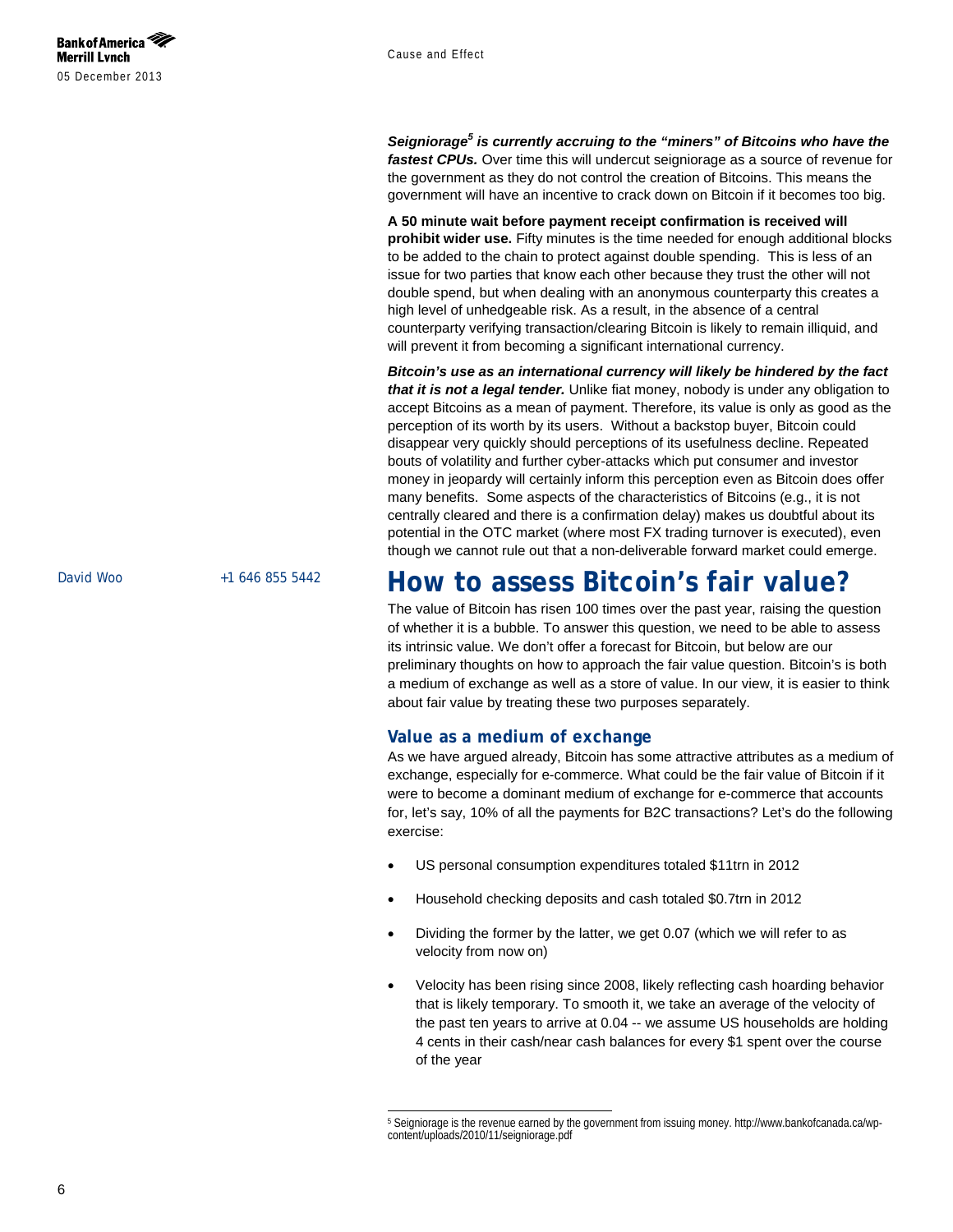

j

- In 2012, total B2C e-commerce sales in the US totaled \$224bn
- If we were to assume that the velocity for on-line sales is the same as the velocity for all US household spending, then households would want to set aside \$10bn for their on-line shopping
- Given the assumption that Bitcoin will grow to account for the payment of 10% of all on-line shopping, this would suggest that US households would want to have a balance of \$1bn worth of Bitcoins
- What about for the whole world? US GDP is about 20% of World GDP. If we were to assume the same degrees of penetration of e-commerce for the rest of the world and that spending by households outside the US has the same velocity, we get to **\$5bn worth of Bitcoins** for the total desired cash/noncash balance of global on-line shopping.

The above is a very rough calculation and we have made a lot of big assumptions. Moreover, B2C is only one dimension of total e-commerce and we cannot rule out that Bitcoin can become a dominant medium of exchange for B2B transactions. Nevertheless, the exercise shows that if Bitcoins remains only as a medium of exchange, there appears to be a clear upside limit for its value.

It has been argued that Bitcoin may become a popular means of payment for illicit trade. We don't have an informed view on this subject but the fact that all Bitcoin transactions are publicly available (and therefore can be tracked in theory by law enforcement agencies) and that every Bitcoin is defined by its unique transaction history (making it difficult for criminals to cover their tracks<sup>6</sup>) may limit the growth of its use in the black market/underworld.

In addition to its role as a mean for payment for on-line commerce, Bitcoin can be used for transfer of money (e.g. immigrant worker in the US sending remittances back home). This can be done very cheaply and fast (online settlement in under 10min if the sender is trustworthy like family member or 50min settlement for strangers). How do we assign a maximum fair value to this role of Bitcoin?

Western Union, MoneyGram, and Euronet are the three top players in the money transfer industry (with about 20% of the total market share). Let's assume that Bitcoin becomes one of the top three players in this industry. What does that mean for Bitcoin valuation? Given Bitcoin's supply is fixed, when one buys a Bitcoin, one is acquiring not only a medium of exchange but also an investment in the enterprise value of Bitcoin. From this point of view, Bitcoin's market capitalization could be viewed, with a little leap of faith, as its enterprise value. With the average market capitalization of Western Union, MoneyGram and Euronet at about **\$4.5bn**, we will add this number to the maximum market capitalization of Bitcoin's role as a medium of exchange.

<sup>6</sup> Reid and Harrigan (2011) used passive analysis of the public history to identify 60% of the users related to the WikiLeaks donations address. They also validated and traced an alleged theft of 25,000 Bitcoins from a shared mining account despite attempts to launder and reshuffle the money. Law enforcement could do better with subpoenaed IP logs from signups at the exchanges as well as planting and following "marked coins."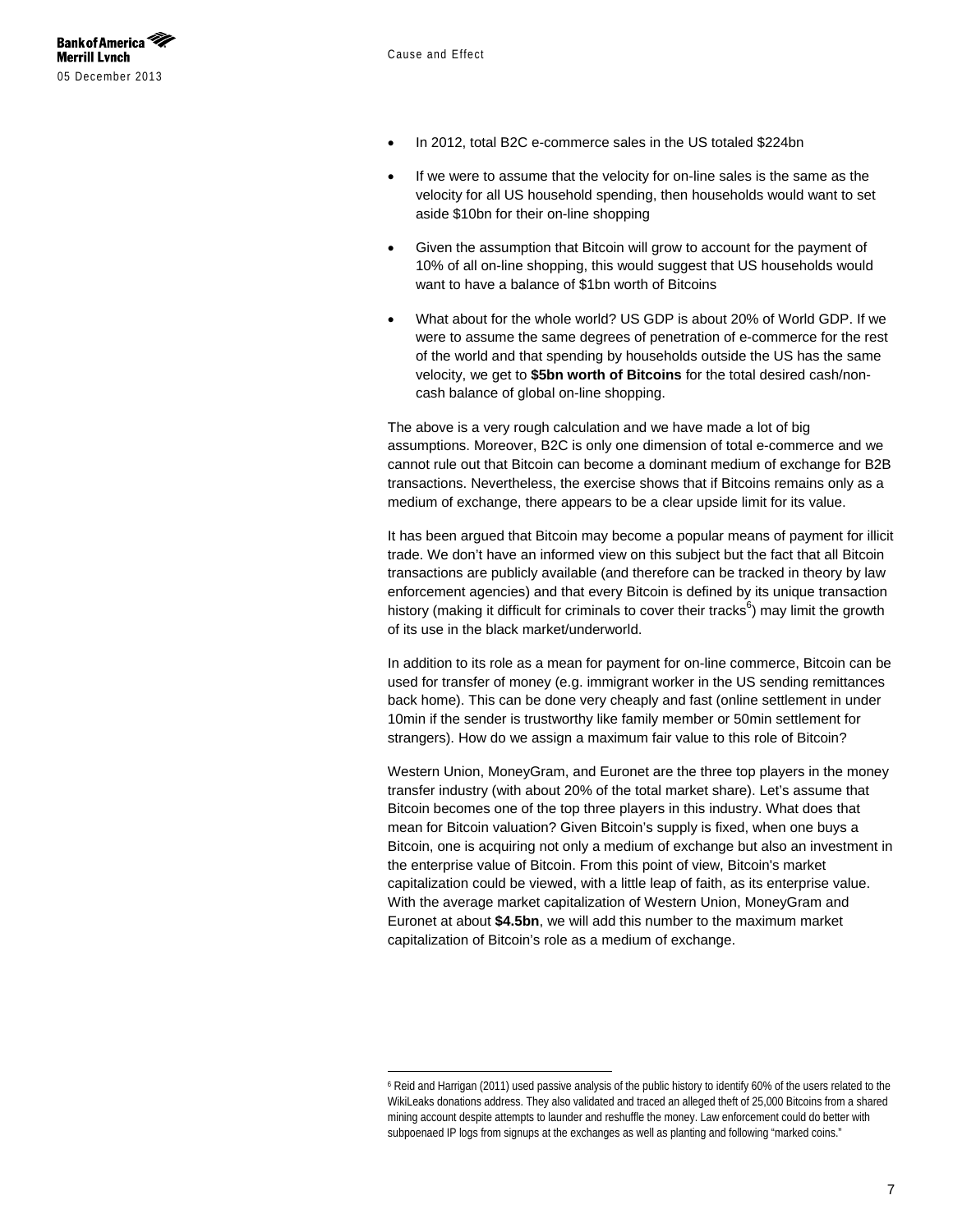

#### <span id="page-7-0"></span>**Chart 7: BTC surpasses Western Union in market capitalization**



Source: BofA Merrill Lynch Global Research, Bloomberg

#### **Bottom-line: maximum market capitalization for Bitcoin's as a medium of exchange = \$5bn (for B2C e-commerce) + 4.5bn (means for payments) = \$9.5bn**

Interestingly, our \$9.5bn estimate is below the current actual market capitalization of Bitcoin at \$13bn. This suggests that the current market value of Bitcoin assumes either that Bitcoin will account more than 10% of market share for ecommerce, will have more than 10% market share of the money transfer industry [\(Chart 7\)](#page-7-0)., or will have significant value as a store of value.

#### **Value as a store of value**

The value of Bitcoin has been recently outstripping the growth of the nonspeculative transactions using it [\(Chart 8\)](#page-7-1). This fact alone would suggest that the price appreciation has been more about Bitcoin as a store of value or investment than as a medium of exchange.

<span id="page-7-1"></span>



Source: BofA Merrill Lynch Global Research

How can we assign a value to Bitcoin's role as a store of value? This is a very difficult question. Given Bitcoin does not pay any interest and that there are no investment instruments (equities or bonds) that are denominated in Bitcoin, the value of its store of value role appears limited. From this point of view, as a store value, its closest cousins are probably precious metals or cash [\(Table 1\)](#page-8-0), in our view.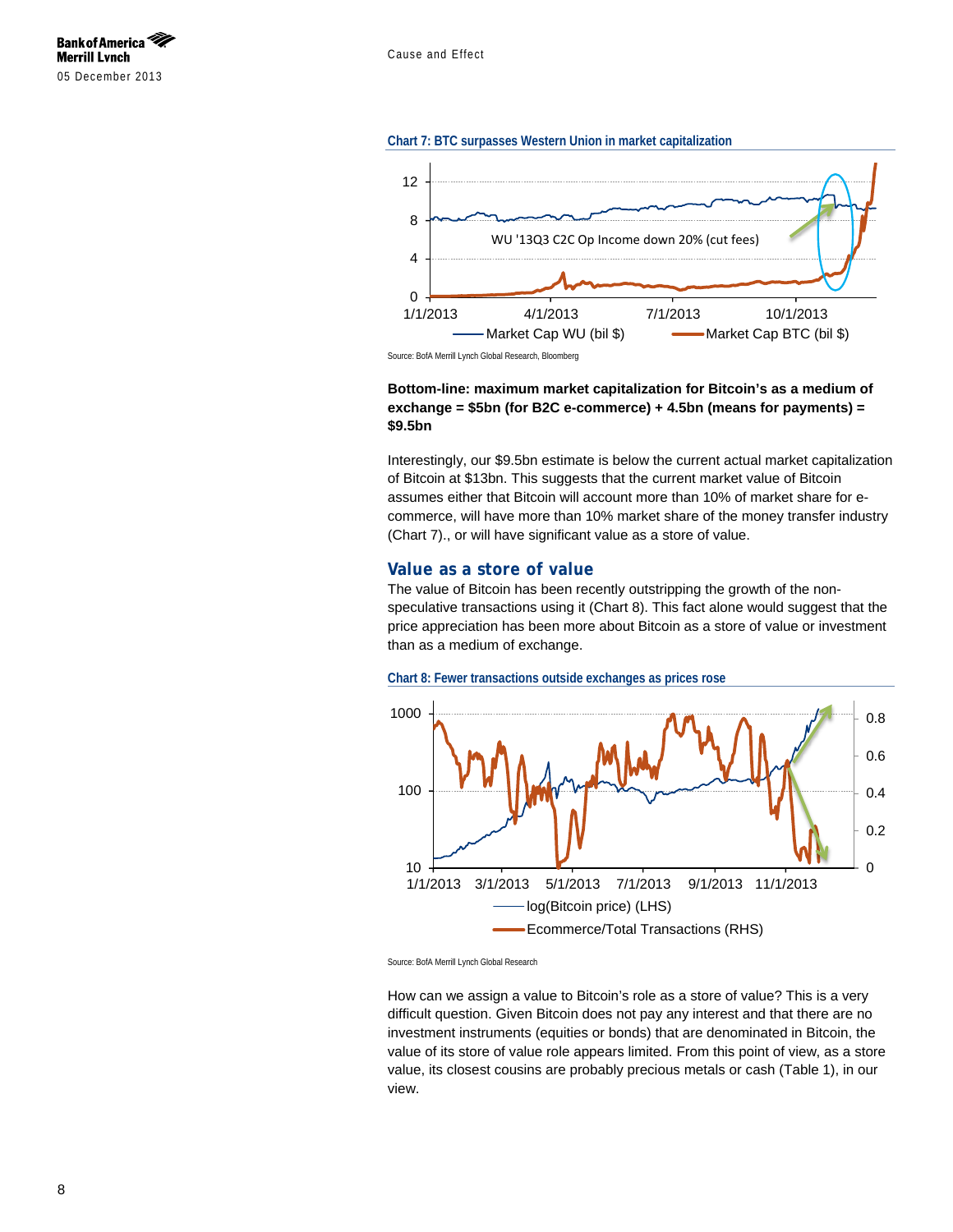#### <span id="page-8-0"></span>**Table 1: Value of Bitcoin substitutes**

| Value of large                              | Value of gold bar/coins/ETFs in Deposits of foreigners with |             |
|---------------------------------------------|-------------------------------------------------------------|-------------|
| denomination $\frac{1}{2} \in \text{bills}$ | private hands                                               | Swiss banks |
| $$1.5$ trn                                  | $$1.3$ trn                                                  | \$50bn      |
| Course: Doff Morrill Lungh Clohol Descorsh  |                                                             |             |

BofA Merrill Lynch Global Rese

Bitcoins and gold have three important common attributes: neither pays any interest, the supply of both is limited, and both are more difficult to trace than most financial assets (except cash). The current outstanding value of gold bar/coins/ETFs is about \$1.3trn. Can Bitcoin reach the same market capitalization as gold? We are doubtful.

First of all, Bitcoins are much more volatile than gold, which makes Bitcoins a riskier asset to own. Over the past two years, the volatility of Bitcoin has been on average five times higher than that of gold [\(Chart 9\)](#page-8-1). All else being equal, this means Bitcoins are five times riskier than gold. Unless Bitcoin volatility declines sharply or gold prices increases sharply, it is reasonable to think that it will be difficult for the market capitalization of Bitcoins to go above \$300bn.

Furthermore, the reputation of gold as a unique and safe store of value has been growing for the past ten thousand years. It will take some time for Bitcoins to acquire that reputation. We don't know how to quantify the value of gold's reputation, but this reputation is probably the main reason that its value is 60 times that of silver. If we were to assume that Bitcoin were to eventually acquire the reputation of silver (which is an extremely ambitious assumption), this suggests that Bitcoin market capitalization for its role as a store of value could reach \$5bn.

By the way, \$5bn is not too far from the current value of total US silver eagles minted (since 1986), in our view probably the most relevant comparison to Bitcoin, that is around \$8bn (12k tons).

#### **Bottom-line: maximum market capitalization for Bitcoin's as a store of value = \$5bn**

Bitcoin's has one advantage over gold in that it is easier to transfer. That said, we don't think this is a big advantage given the advent of gold ETFs and the ability to move such ETFs in-between accounts. We would not assign any additional value for Bitcoin in this respect.

Clearly, market perception of the Bitcoin's fair value also depends importantly on the outlook for unconventional monetary policy. If Federal Reserve's quantitative easing does not end over the next year, as is generally expected, the demand for safe haven assets (like gold and Bitcoins) would increase supporting their value. We expect Fed tapering to begin in Q1 next year and the USD to slowly regain its credibility as the world's reserve currency, especially as the US continues to reduce its fiscal deficit that will likely fall below 4% of GDP next year. Bitcoin as a store of value likely will struggle to gain traction if our bullish USD view for 2014 turns out to be correct.

#### **Final tally:**

When we add our estimated maximum market capitalization for Bitcoins for its role as a medium exchange with that for its role as a store of value, we get a number that is somewhere around \$15bn. Although this does not mean that Bitcoin price cannot rise further (as an object of speculation), we think the recent rise of Bitcoin price could soon run ahead of its fundamentals. Our current view implies a:

**Maximum market capitalization for Bitcoin = \$15bn** 

**Maximum fair value of Bitcoin = 1300 USD**

<span id="page-8-1"></span>**Chart 9: Realized vol of Bitcoin versus gold (52w rolling window)**



Source: BofA Merrill Lynch Global Research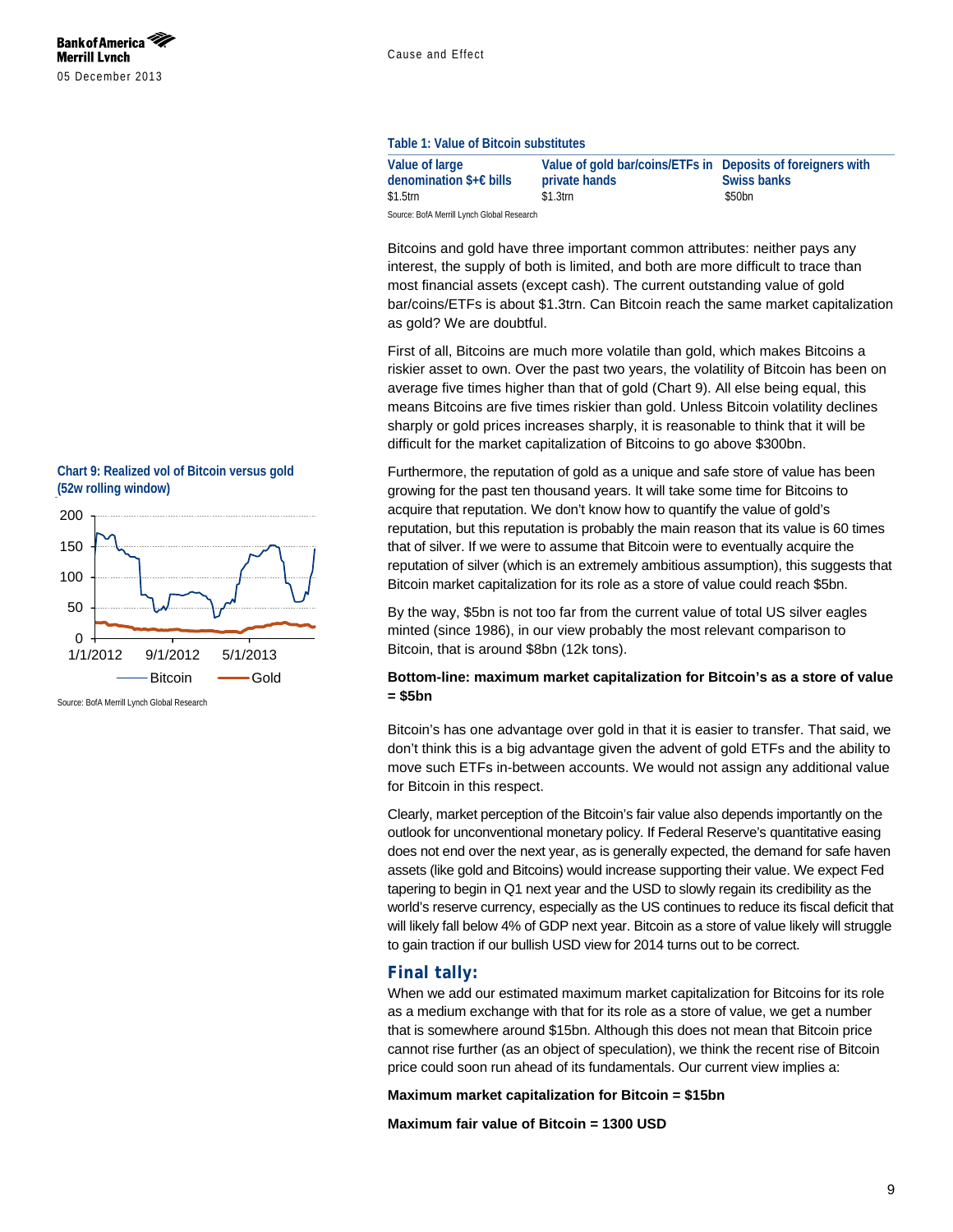### <span id="page-9-0"></span>**Conclusions**

We believe Bitcoin could become a major means of payment for e-commerce and may emerge as a serious competitor to traditional money-transfer providers. As a medium of exchange, Bitcoin has clear potential for growth, in our view.

There is much speculation that Bitcoin may help avoid high taxes, capital controls, and confiscation. The correlation between CNY's share of volume of all Bitcoin exchanges and price of Bitcoin is rising. That said, the fact that all Bitcoin transactions are publically available and that every Bitcoin has a unique transaction history that cannot be altered may ultimately limit its use in the black market/underworld.

Bitcoin's role as a store of value can compromise its viability as a medium of exchange. Its high volatility, a result of speculative activities, is hindering its general acceptance as a means of payments for on-line commerce.

Is Bitcoin a bubble? Assuming Bitcoin becomes (1) a major player in both ecommerce and money transfer and (2) a significant store of value with a reputation close to silver, our fair value analysis implies a maximum market capitalization of Bitcoin of \$15bn (1BTC = 1300 USD). This suggests that the 100 fold increase in Bitcoin prices this year is at risk of running ahead of its fundamentals.

### <span id="page-9-1"></span>**Appendix**

Bitcoin is based on **public-key cryptography** where each transaction is referenced by two keys: the public key that encrypts incoming payments and the private key that decrypts them. These keys are represented by long numbers to make encryption secure against brute-force guessing. Although it is possible to use the same account (public key) for all incoming and outgoing transactions, people who desire anonymity would generate unique public keys for each transaction. They would give out a unique address to receive and store one-time payments from other senders, rather than using a static single address as we do with bank accounts. Otherwise, the public can deduce how much money there is in each address and how the owners spend it by looking at the public history. To make large payments, the user may combine several sources of funds e.g. 10 public keys with 0.7 Bitcoins each to make a payment of 5 Bitcoins and simultaneously return 2 Bitcoins as change to a newly created address.

A **miner** acts like a historian logging and verifying new transactions in the public ledger. As an incentive to update the ledger, the miner receives a predetermined amount of Bitcoin when his block is linked to the Blockchain. Each block is an independent challenge: the first miner to compute the proof gets paid while the rest get nothing and have to start over on a new block. Each miner's problem is distinct because it depends on the previous block, outstanding transactions and the unique payment to themselves. Thus, a faster computer does not guarantee victory, but does increase the probability of winning. In practice, miners join guilds to spread profits based on individual contributions to reduce the volatility of large and significant payoffs from acting alone.

The main **block chain** contains the longest series of connected and verified blocks and establishes the definitive consensus on the public history of transactions. A block is considered verified when it contains a "proof of work," which is special piece of code the "miner" has calculated. A miner summarizes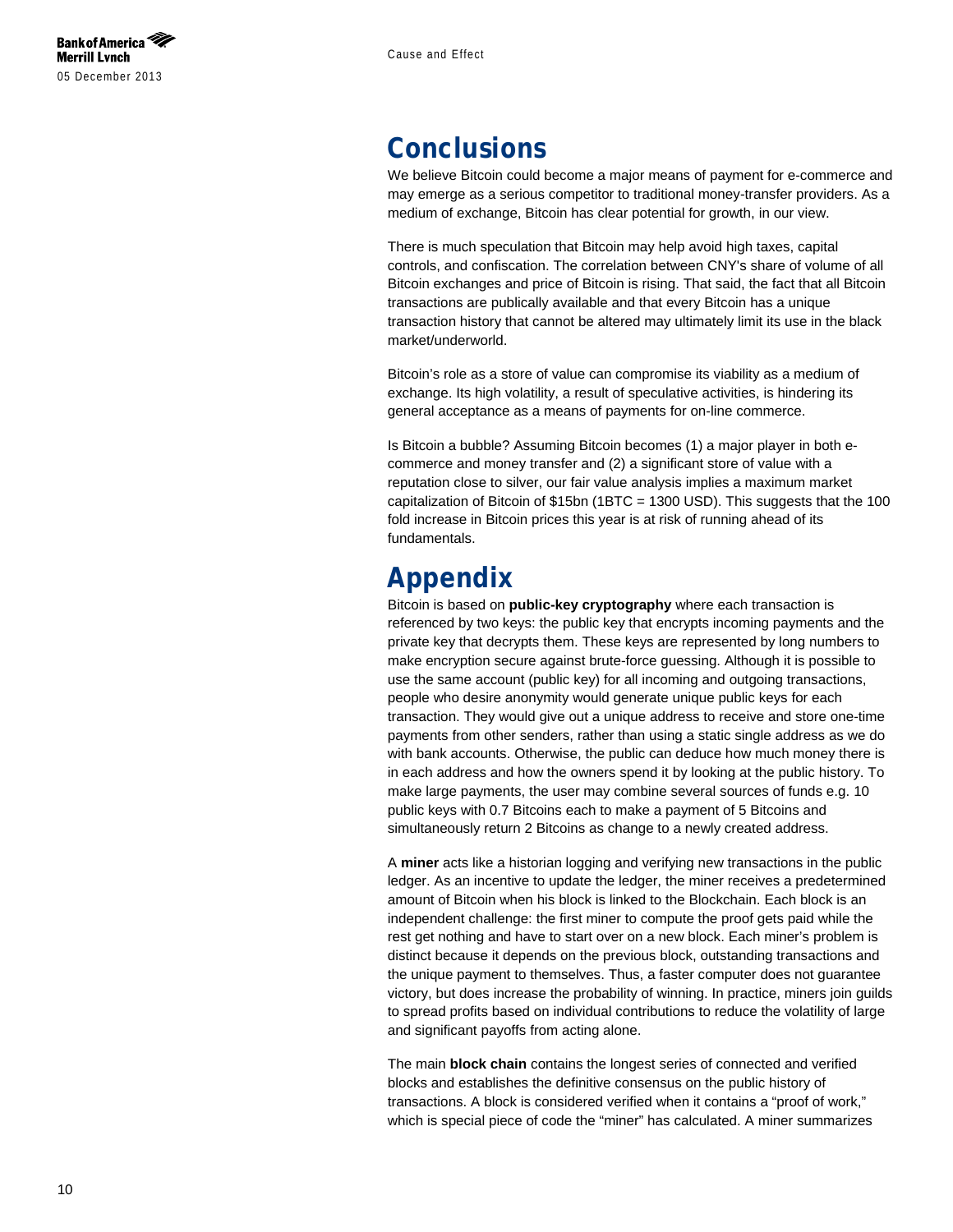

j

the new transactions using what is known as a cryptographic hash function<sup>7</sup>, which gives a compact description of new transaction entries that form the new block. Miners keep calculating new hashes until they're lucky and "hit bull's eye" when they find a small hash that summarizes the new block and the transactions it contains. The blocks are connected because each new block references the previous block in the longest chain. The purpose of finding this small hash is to prove the miner did billions of calculations $<sup>8</sup>$  and deserves the block. The</sup> computational requirement to verify each block makes it impractical to rewrite history by an attacker.

An **arms race** results from competition for easy mining profit where miners compete to outspend each other on the ever-improving mining equipment. Unlike real-life mining, the resource output does not increase with network size because of the difficulty adjustment applied to the verification of each block. The difficulty measures how small the target hash has to be and changes every 2016 blocks (every 2 weeks). As computing power goes up, thus the difficulty increases exponentially and ensures a new block is added every 10 minutes on average. In practice, occasional individual blocks can be 5 or 15 minutes apart. Every 210,000 blocks (4 years) the payments halve so that blocks in 2139 will only earn 1 Satoshi/each and none after 2140. Instead, the system allows for senders of transactions to propose a small transaction fee to go to the winning miner as a form of compensation. The miners then prioritize transactions with larger payments to get included into blocks faster.

Hobby miners have been recently displaced by capitalized industrial miners using specialized mining computer chips as the number of computations to yield \$1 has been growing at 157%/year [\(Chart 4\)](#page-2-1).

<sup>7</sup> A hash function is a one-way encryption that garbles input of any length into output of a fixed length, such as "The quick brown fox jumps over the lazy dog" hashes to 37f332f68db77bd9d7edd4969571ad671cf9dd3b. While "The quick brown fox jumps over the lazy **c**og" gives 132072df690933835eb8b6ad0b77e7b6f14acad7. 8 A billion hashes is denoted as a Giga Hash and is used as a standard measurement of network speed.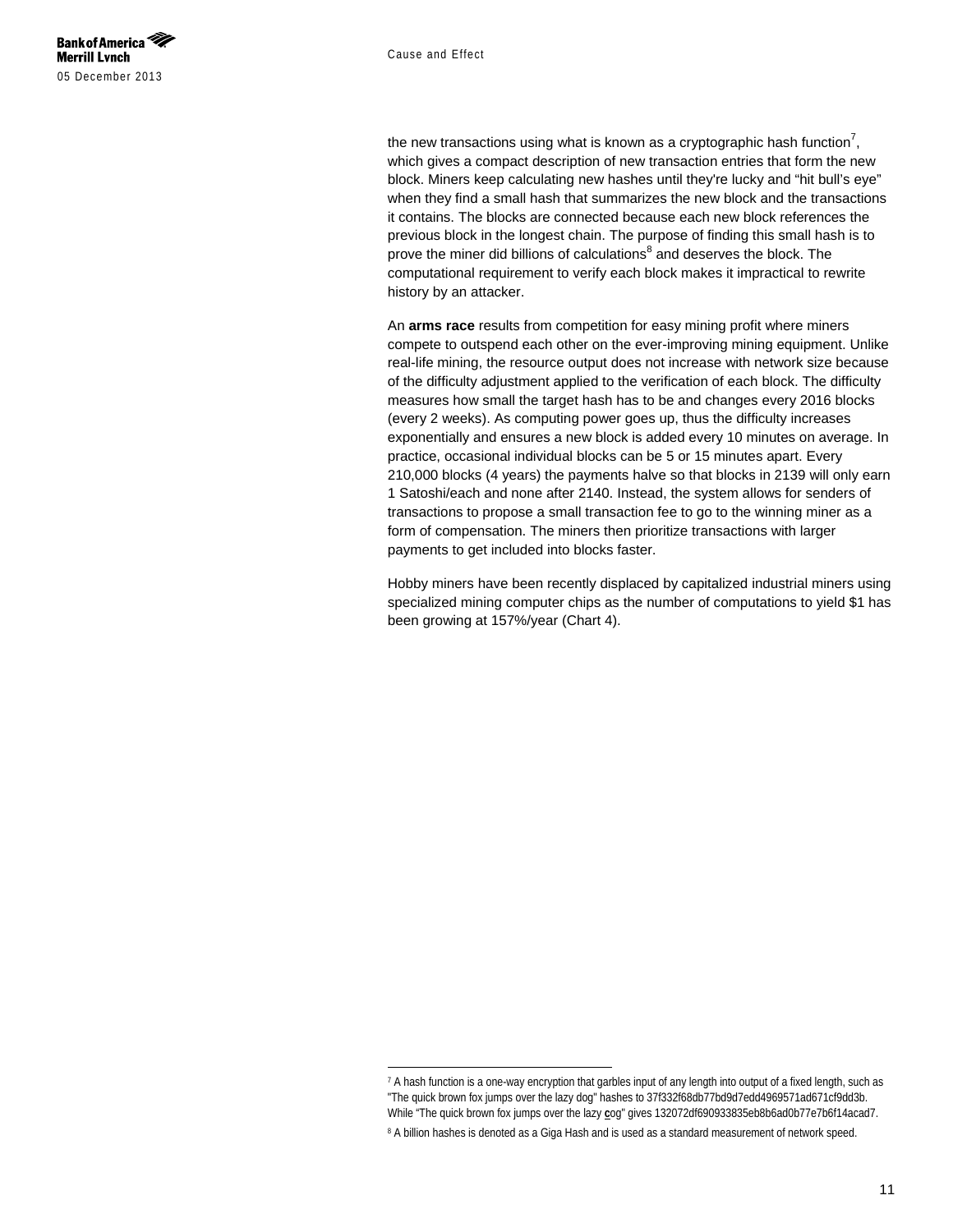

05 December 2013

Cause and Effect

### **Link to Definitions Macro**

Click [here](http://research1.ml.com/C?q=!eRgxBIUeoPsVj-JCTT2ug) for definitions of commonly used terms.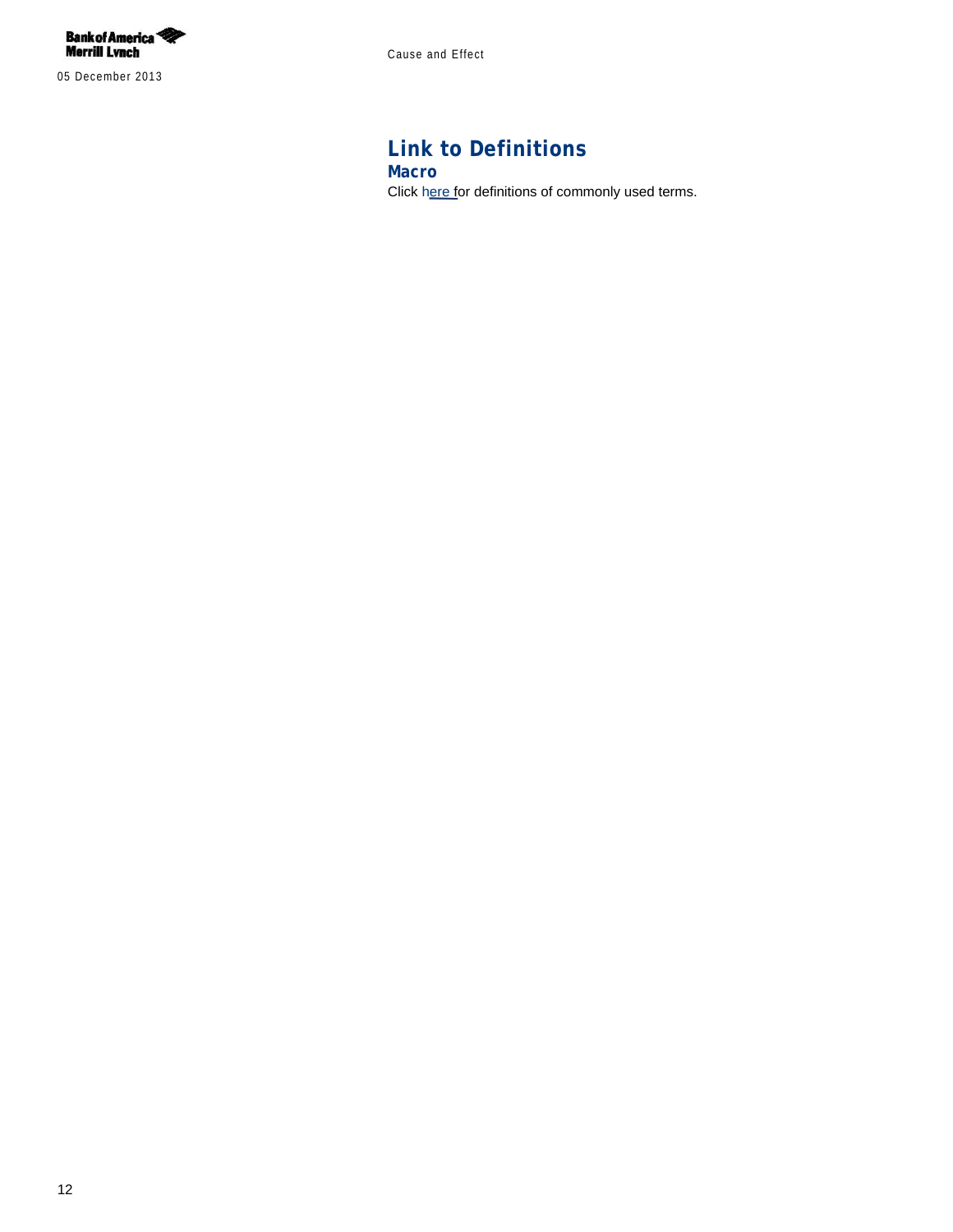## **Important Disclosures**

BofA Merrill Lynch Research personnel (including the analyst(s) responsible for this report) receive compensation based upon, among other factors, the overall profitability of Bank of America Corporation, including profits derived from investment banking revenues.

BofA Merrill Lynch Global Credit Research analysts regularly interact with sales and trading desk personnel in connection with their research, including to ascertain pricing and liquidity in the fixed income markets.

### **Other Important Disclosures**

Rule 144A securities may be offered or sold only to persons in the U.S. who are Qualified Institutional Buyers within the meaning of Rule 144A under the Securities Act of 1933, as amended.

SECURITIES DISCUSSED HEREIN MAY BE RATED BELOW INVESTMENT GRADE AND SHOULD THEREFORE ONLY BE CONSIDERED FOR INCLUSION IN ACCOUNTS QUALIFIED FOR SPECULATIVE INVESTMENT.

Recipients who are not institutional investors or market professionals should seek the advice of their independent financial advisor before considering information in this report in connection with any investment decision, or for a necessary explanation of its contents.

The securities discussed in this report may be traded over-the-counter. Retail sales and/or distribution of this report may be made only in states where these securities are exempt from registration or have been qualified for sale.

Officers of MLPF&S or one or more of its affiliates (other than research analysts) may have a financial interest in securities of the issuer(s) or in related investments.

This report, and the securities discussed herein, may not be eligible for distribution or sale in all countries or to certain categories of investors. **BofA Merrill Lynch Global Research policies relating to conflicts of interest are described at http://www.ml.com/media/43347.pdf.**

**"BofA Merrill Lynch" includes Merrill Lynch, Pierce, Fenner & Smith Incorporated ("MLPF&S") and its affiliates. Investors should contact their BofA Merrill Lynch representative or Merrill Lynch Global Wealth Management financial advisor if they have questions concerning this report. "BofA Merrill Lynch" and "Merrill Lynch" are each global brands for BofA Merrill Lynch Global Research.**

**Information relating to Non-US affiliates of BofA Merrill Lynch and Distribution of Affiliate Research Reports:**

MLPF&S distributes, or may in the future distribute, research reports of the following non-US affiliates in the US (short name: legal name): Merrill Lynch (France): Merrill Lynch Capital Markets (France) SAS; Merrill Lynch (Frankfurt): Merrill Lynch International Bank Ltd., Frankfurt Branch; Merrill Lynch (South Africa): Merrill Lynch South Africa (Pty) Ltd.; Merrill Lynch (Milan): Merrill Lynch International Bank Limited; MLI (UK): Merrill Lynch International; Merrill Lynch (Australia): Merrill Lynch Equities (Australia) Limited; Merrill Lynch (Hong Kong): Merrill Lynch (Asia Pacific) Limited; Merrill Lynch (Singapore): Merrill Lynch (Singapore) Pte Ltd.; Merrill Lynch (Canada): Merrill Lynch Canada Inc; Merrill Lynch (Mexico): Merrill Lynch Mexico, SA de CV, Casa de Bolsa; Merrill Lynch (Argentina): Merrill Lynch Argentina SA; Merrill Lynch (Japan): Merrill Lynch Japan Securities Co., Ltd.; Merrill Lynch (Seoul): Merrill Lynch International Incorporated (Seoul Branch); Merrill Lynch (Taiwan): Merrill Lynch Securities (Taiwan) Ltd.; DSP Merrill Lynch (India): DSP Merrill Lynch Limited; PT Merrill Lynch (Indonesia): PT Merrill Lynch Indonesia; Merrill Lynch (Israel): Merrill Lynch Israel Limited; Merrill Lynch (Russia): OOO Merrill Lynch Securities, Moscow; Merrill Lynch (Turkey I.B.): Merrill Lynch Yatirim Bank A.S.; Merrill Lynch (Turkey Broker): Merrill Lynch Menkul Değerler A.Ş.; Merrill Lynch (Dubai): Merrill Lynch International, Dubai Branch; MLPF&S (Zurich rep. office): MLPF&S Incorporated Zurich representative office; Merrill Lynch (Spain): Merrill Lynch Capital Markets Espana, S.A.S.V.; Merrill Lynch (Brazil): Bank of America Merrill Lynch Banco Multiplo S.A.; Merrill Lynch KSA Company, Merrill Lynch Kingdom of Saudi Arabia Company.

This research report has been approved for publication and is distributed in the United Kingdom to professional clients and eligible counterparties (as each is defined in the rules of the Financial Conduct Authority and the Prudential Regulation Authority) by Merrill Lynch International and Banc of America Securities Limited (BASL), which are authorized by the Prudential Regulation Authority and regulated by the Financial Conduct Authority and the Prudential Regulation Authority, and is distributed in the United Kingdom to retail clients (as defined in the rules of the Financial Conduct Authority and the Prudential Regulation Authority) by Merrill Lynch International Bank Limited, London Branch, which is authorised by the Central Bank of Ireland and subject to limited regulation by the Financial Conduct Authority and Prudential Regulation Authority - details about the extent of our regulation by the Financial Conduct Authority and Prudential Regulation Authority are available from us on request; has been considered and distributed in Japan by Merrill Lynch Japan Securities Co., Ltd., a registered securities dealer under the Financial Instruments and Exchange Act in Japan; is distributed in Hong Kong by Merrill Lynch (Asia Pacific) Limited, which is regulated by the Hong Kong SFC and the Hong Kong Monetary Authority; is issued and distributed in Taiwan by Merrill Lynch Securities (Taiwan) Ltd.; is issued and distributed in India by DSP Merrill Lynch Limited; and is issued and distributed in Singapore by Merrill Lynch International Bank Limited (Merchant Bank) and Merrill Lynch (Singapore) Pte Ltd. (Company Registration No.'s F 06872E and 198602883D respectively) and Bank of America Singapore Limited (Merchant Bank). Merrill Lynch International Bank Limited (Merchant Bank) and Merrill Lynch (Singapore) Pte Ltd. are regulated by the Monetary Authority of Singapore. Bank of America N.A., Australian Branch (ARBN 064 874 531), AFS License 412901 (BANA Australia) and Merrill Lynch Equities (Australia) Limited (ABN 65 006 276 795), AFS License 235132 (MLEA) distributes this report in Australia only to 'Wholesale' clients as defined by s.761G of the Corporations Act 2001. With the exception of BANA Australia, neither MLEA nor any of its affiliates involved in preparing this research report is an Authorised Deposit-Taking Institution under the Banking Act 1959 nor regulated by the Australian Prudential Regulation Authority. No approval is required for publication or distribution of this report in Brazil and its local distribution is made by Bank of America Merrill Lynch Banco Múltiplo S.A. in accordance with applicable regulations. Merrill Lynch (Dubai) is authorized and regulated by the Dubai Financial Services Authority (DFSA). Research reports prepared and issued by Merrill Lynch (Dubai) are prepared and issued in accordance with the requirements of the DFSA conduct of business rules.

Merrill Lynch (Frankfurt) distributes this report in Germany. Merrill Lynch (Frankfurt) is regulated by BaFin.

This research report has been prepared and issued by MLPF&S and/or one or more of its non-US affiliates. MLPF&S is the distributor of this research report in the US and accepts full responsibility for research reports of its non-US affiliates distributed to MLPF&S clients in the US. Any US person receiving this research report and wishing to effect any transaction in any security discussed in the report should do so through MLPF&S and not such foreign affiliates. **General Investment Related Disclosures:**

Taiwan Readers: Neither the information nor any opinion expressed herein constitutes an offer or a solicitation of an offer to transact in any securities or other financial instrument. No part of this report may be used or reproduced or quoted in any manner whatsoever in Taiwan by the press or any other person without the express written consent of BofA Merrill Lynch.

This research report provides general information only. Neither the information nor any opinion expressed constitutes an offer or an invitation to make an offer, to buy or sell any securities or other financial instrument or any derivative related to such securities or instruments (e.g., options, futures, warrants, and contracts for differences). This report is not intended to provide personal investment advice and it does not take into account the specific investment objectives, financial situation and the particular needs of any specific person. Investors should seek financial advice regarding the appropriateness of investing in financial instruments and implementing investment strategies discussed or recommended in this report and should understand that statements regarding future prospects may not be realized. Any decision to purchase or subscribe for securities in any offering must be based solely on existing public information on such security or the information in the prospectus or other offering document issued in connection with such offering, and not on this report.